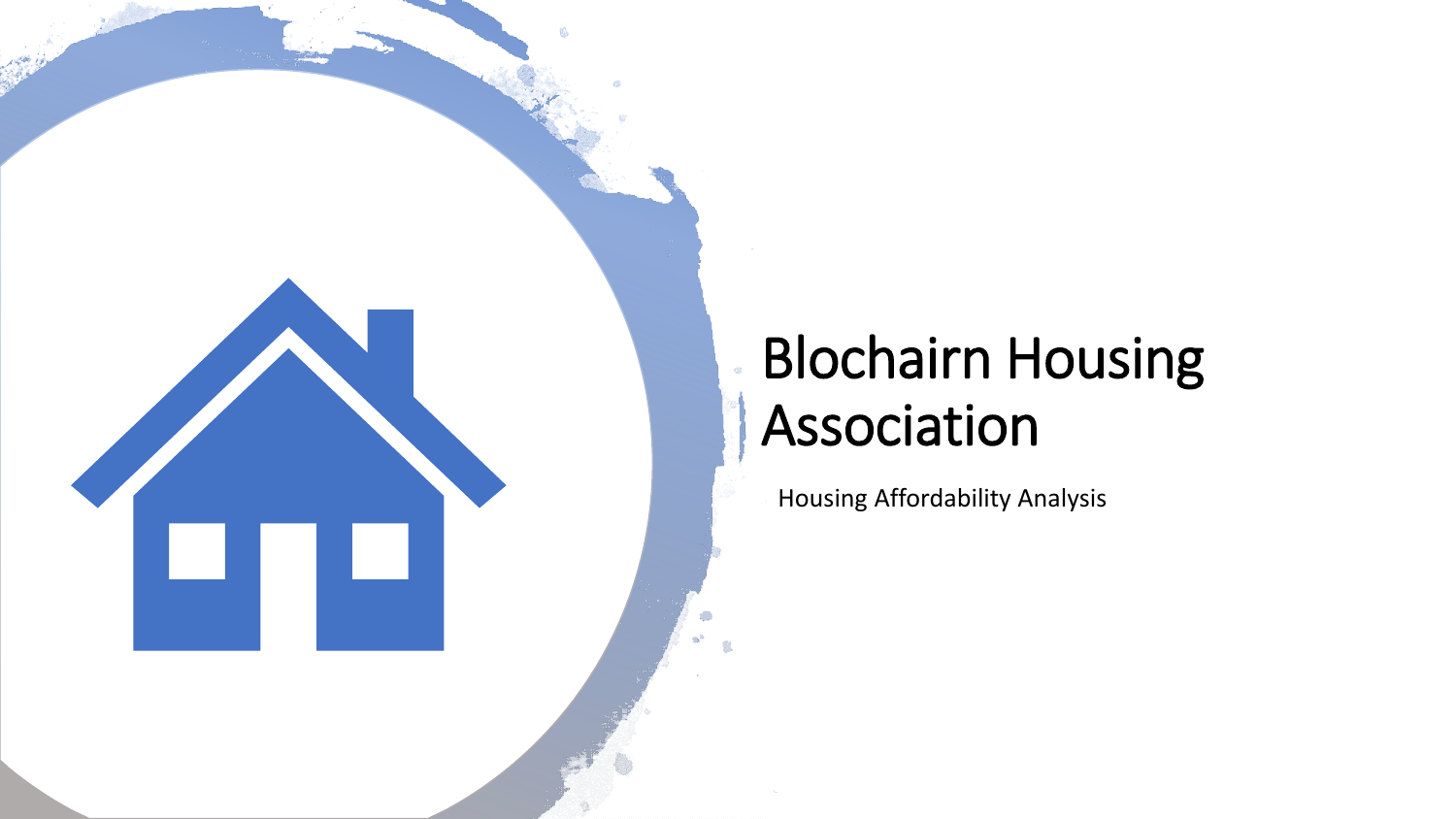### Rental affordability analysis



How do BHA rents compare to other social landlords?

Are BHA rents more or less expensive than other housing options?

What do you need to earn to afford a BHA rent?

Are BHA rents affordable to people on low incomes?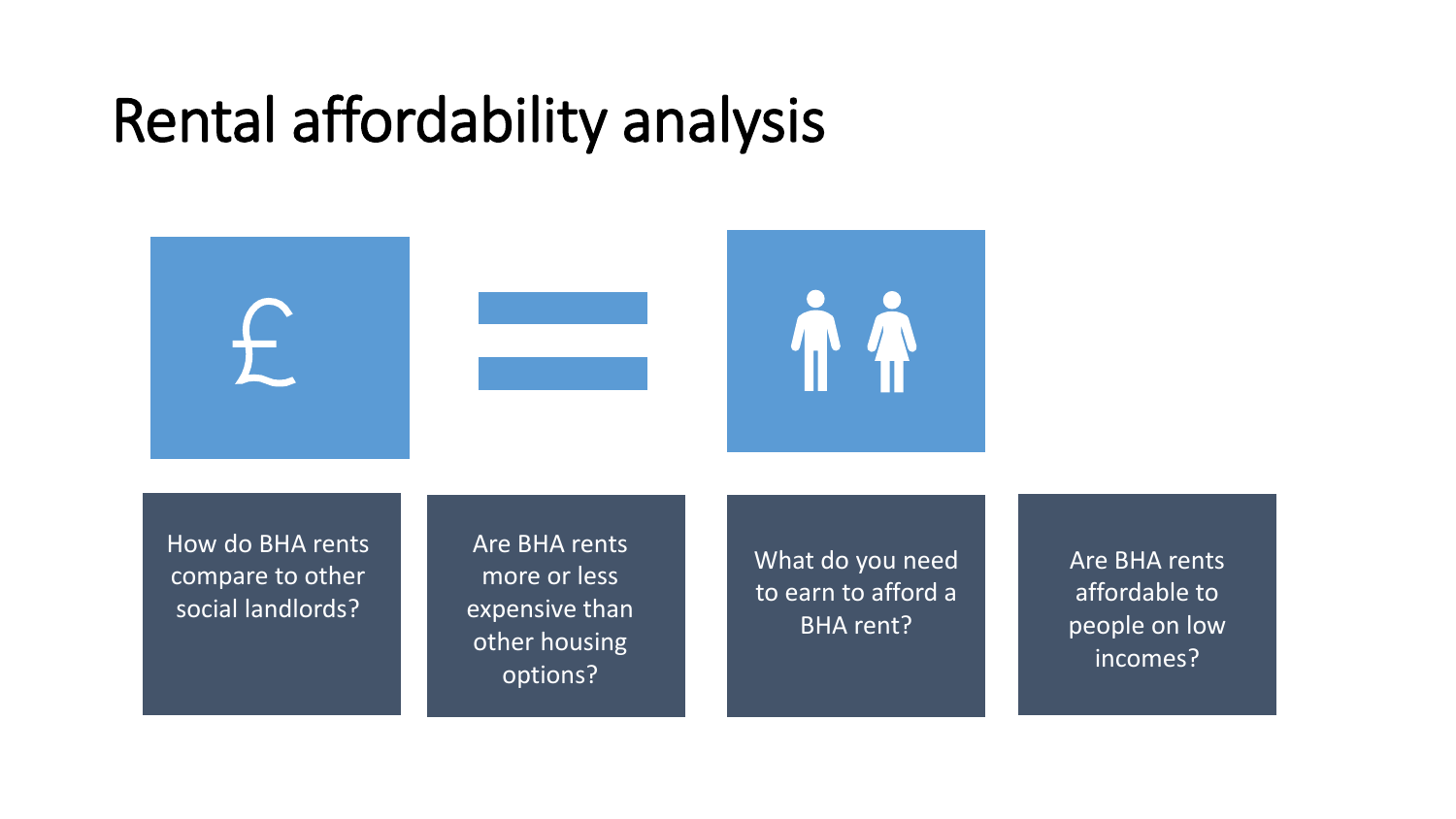# How do BHA rents compare? Peer group

2019/20 rents

| <b>Property Size</b> | <b>BHA rents (per</b><br>week) | <b>Peer Group</b><br><b>Rental Value</b><br>(per week) | <b>Difference</b> | <b>% Difference</b> |
|----------------------|--------------------------------|--------------------------------------------------------|-------------------|---------------------|
| $1$ Apt              |                                | £63.76                                                 |                   |                     |
| $2$ Apt              | £63.01                         | £67.58                                                 | $-E4.57$          | $-7.25%$            |
| $3$ Apt              | £77.32                         | £76.04                                                 | £1.28             | 1.66%               |
| $4$ Apt              | £85.86                         | £86.41                                                 | $-£0.55$          | $-0.64%$            |
| $5$ Apt              | £108.92                        | £96.37                                                 | £12.55            | 11.52%              |
| Average              | £77.38                         | £78.03                                                 | $-£0.65$          | $-0.84%$            |

BHA rents compare well with other RSL rents, and are on average 0.84% lower.

Comparative RSLs include: Copperworks HA, Craigdale HA, Gardeen HA, Hawthorn HA, Kendoon HA, Provanhall HA, Yorkhill HA and Thistle HA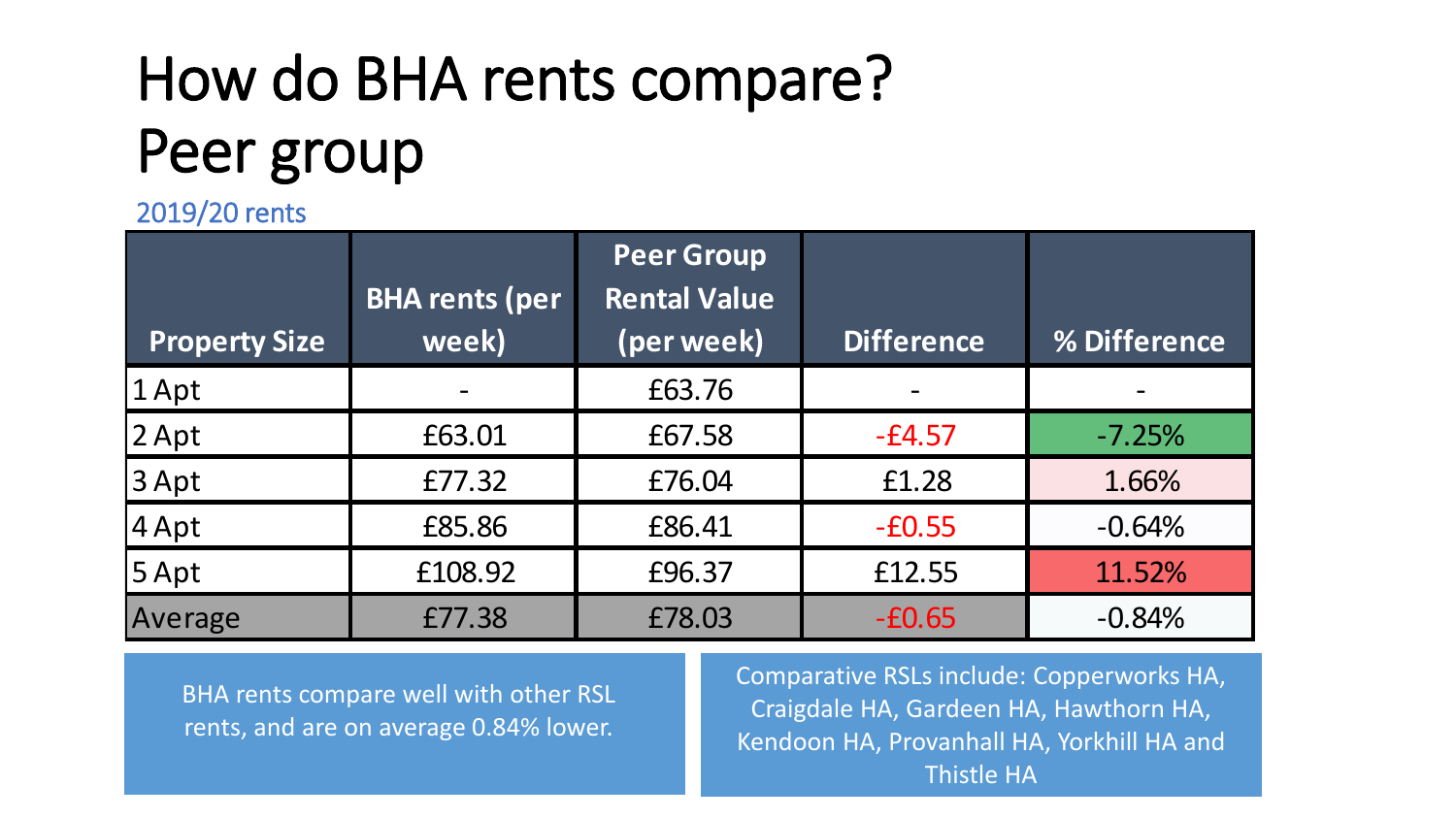## How do BHA rents compare? Market Rents

#### 2019/20 rents

| <b>Property Size</b> | <b>BHA rents (per</b><br>week) | Market Rents* | <b>Difference</b> | % Difference |
|----------------------|--------------------------------|---------------|-------------------|--------------|
| $1$ Apt              |                                | £92.30        |                   |              |
| $2$ Apt              | £63.01                         | £135.00       | $-E71.99$         | $-114.25%$   |
|                      |                                |               |                   |              |
| $3$ Apt              | £77.32                         | £180.00       | $-£102.68$        | $-132.80%$   |
| $4$ Apt              | £85.86                         | £237.46       | $-£151.60$        | $-176.57%$   |
| $5$ Apt              | £108.92                        | £373.15       | $-E264.23$        | $-242.59%$   |
| Average              | £77.38                         | £203.58       | $-E126.20$        | $-163.09%$   |

As expected, BHA rents are significantly lower than market rents and particularly so for larger property sizes. On average, market rents are more than double the weekly BHA rents.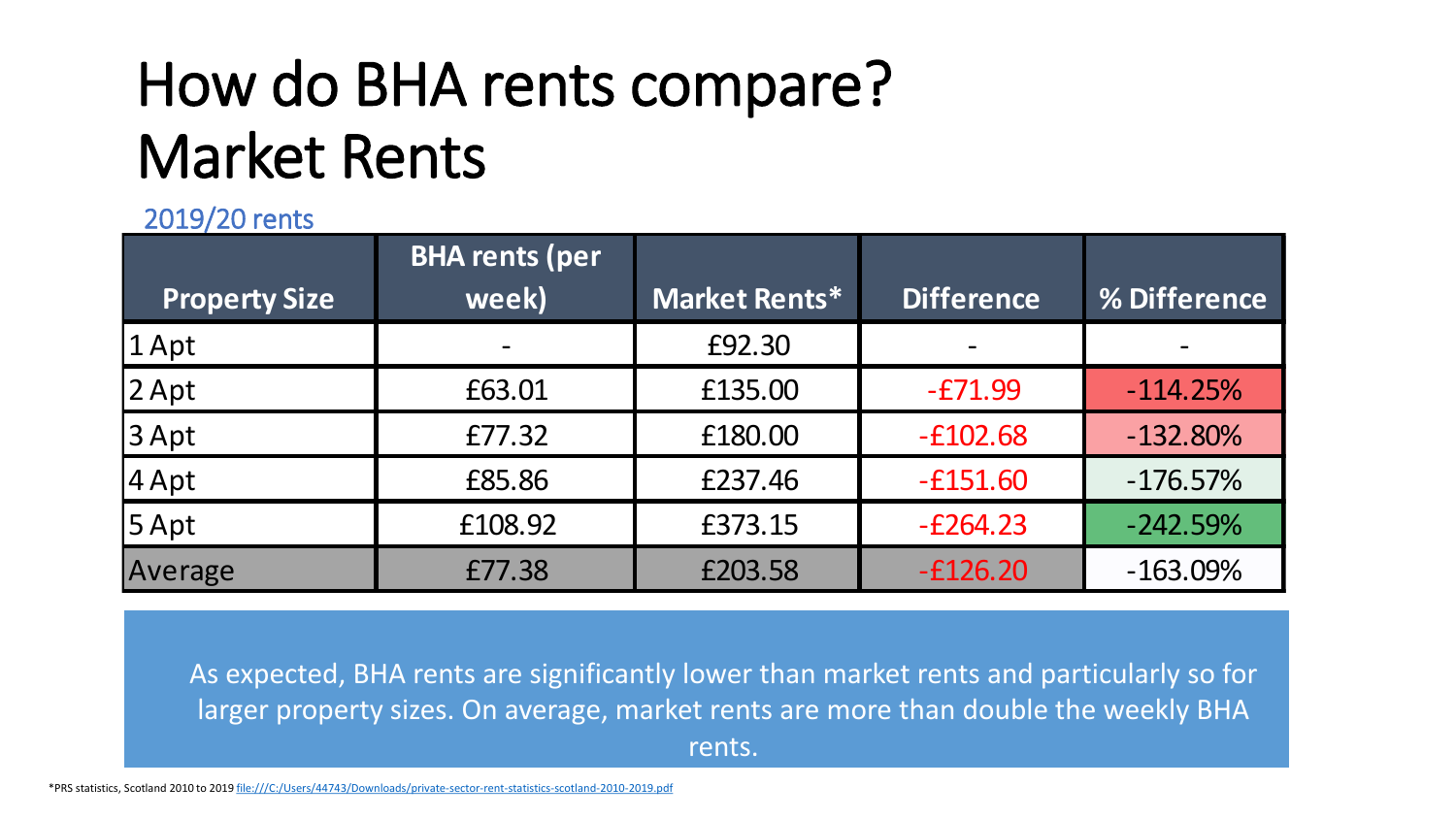# How do BHA rents compare? Local Housing Allowance rate

2019/20 rents

|                      | <b>BHA rents (per</b> |           |                   |              |
|----------------------|-----------------------|-----------|-------------------|--------------|
| <b>Property Size</b> | week)                 | LHA Rate* | <b>Difference</b> | % Difference |
| 1 Apt                |                       | £80.55    |                   |              |
| 2 Apt                | £63.01                | £113.92   | $-£50.91$         | $-80.80\%$   |
| 3 Apt                | £77.32                | £149.59   | $-E72.27$         | $-93.47%$    |
| $4$ Apt              | £85.86                | £172.60   | $-E86.74$         | $-101.02\%$  |
| 5 Apt                | £108.92               | £322.19   | $-E213.27$        | $-195.80\%$  |
| Average              | £77.38                | £167.77   | $-E90.39$         | $-116.81%$   |

BHA rents sit comfortable below the LHA cap for Housing Benefits.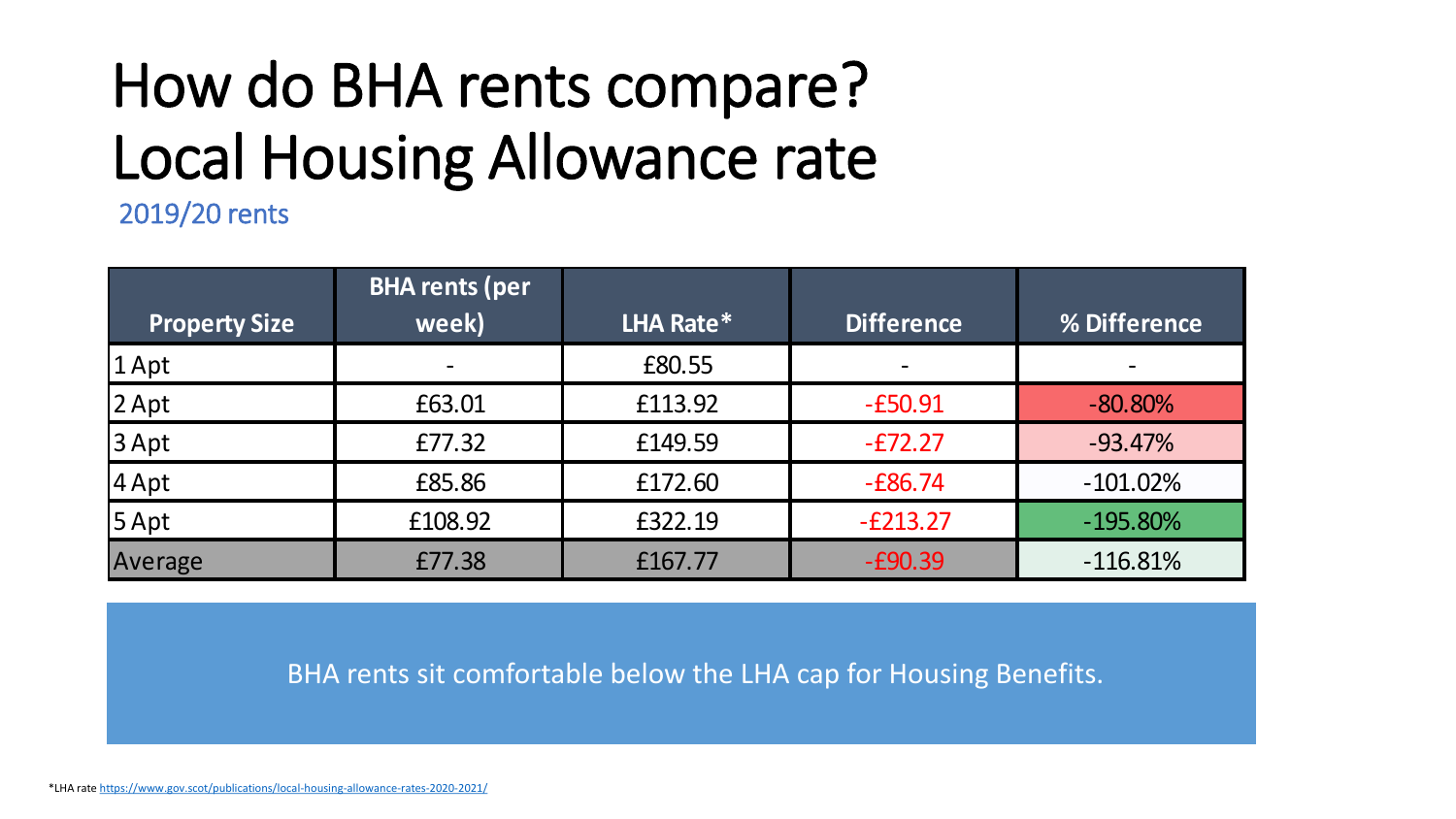### What is an affordable rent?

How much income should be spent on rent?

T T T T T T T *MA 14 14 14* 

What is an affordable level?

Rents are considered to be affordable if a household pays no more than 25% of their income on housing costs (HNDA Guidance)

In reality, most households will spend between 25-35% of their income on housing costs

Income to rent test of BHA rents set at 25% and 30% of income levels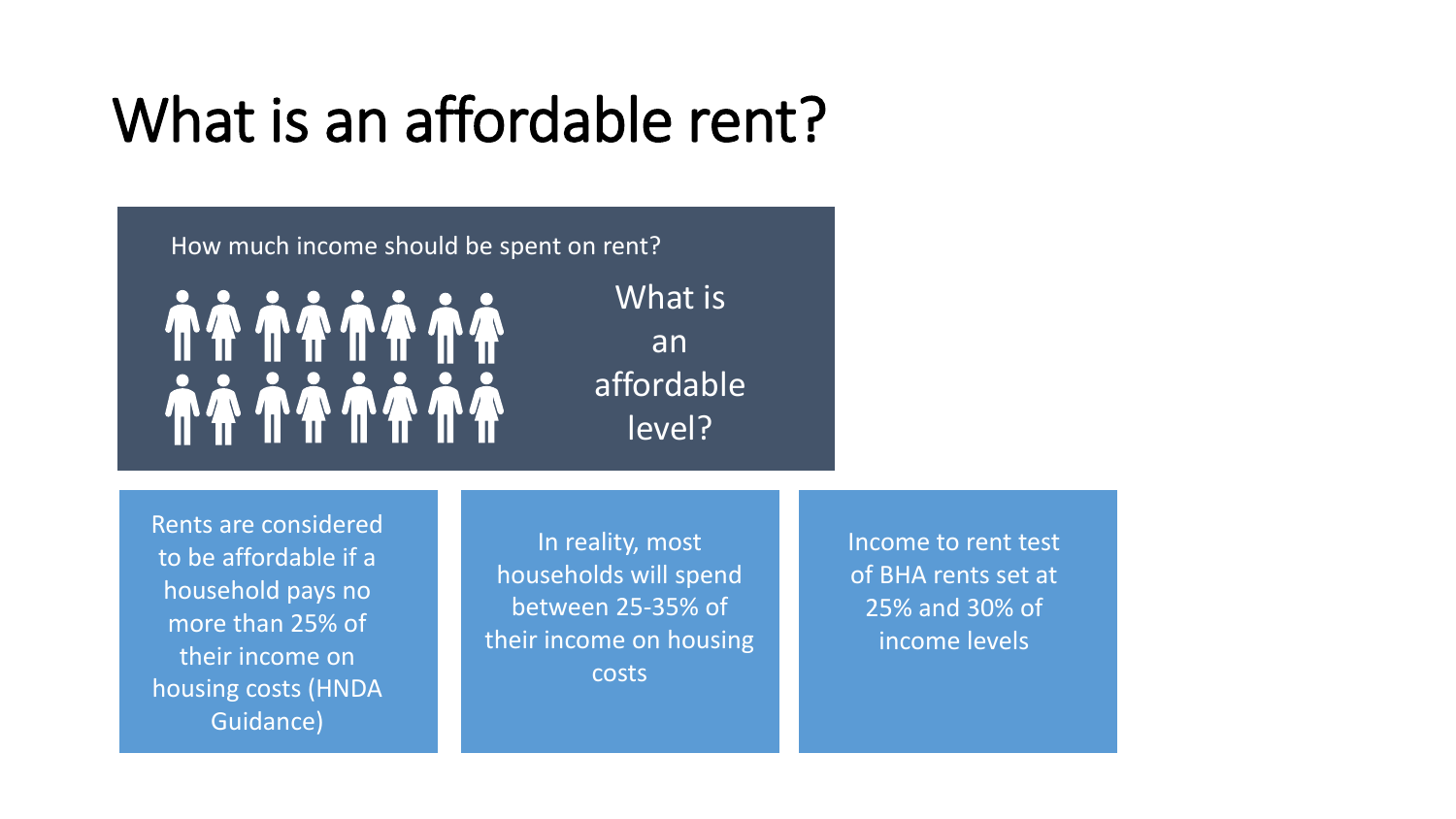# Affordability analysis

Annual income required to be able to afford a BHA property by size

| <b>Property Size</b> | <b>BHA rents (per week)</b> | 25% income to rent                 | 30% income to rent     |
|----------------------|-----------------------------|------------------------------------|------------------------|
| $1$ Apt              |                             |                                    |                        |
| 2 Apt                | £63.01                      | £13,106.08                         | £10,921.73             |
| 3 Apt                | £77.32                      | £16,082.56                         | £13,402.13             |
| 4 Apt                | £85.86                      | £17,858.88                         | £14,882.40             |
| $5$ Apt              | £108.92                     | £22,655.36                         | £18,879.47             |
| Average              | £77.38                      | £16,095.04                         | £13,412.53             |
|                      |                             | £15,870<br>Minimum wage<br>$(25+)$ | £16,926<br>Living wage |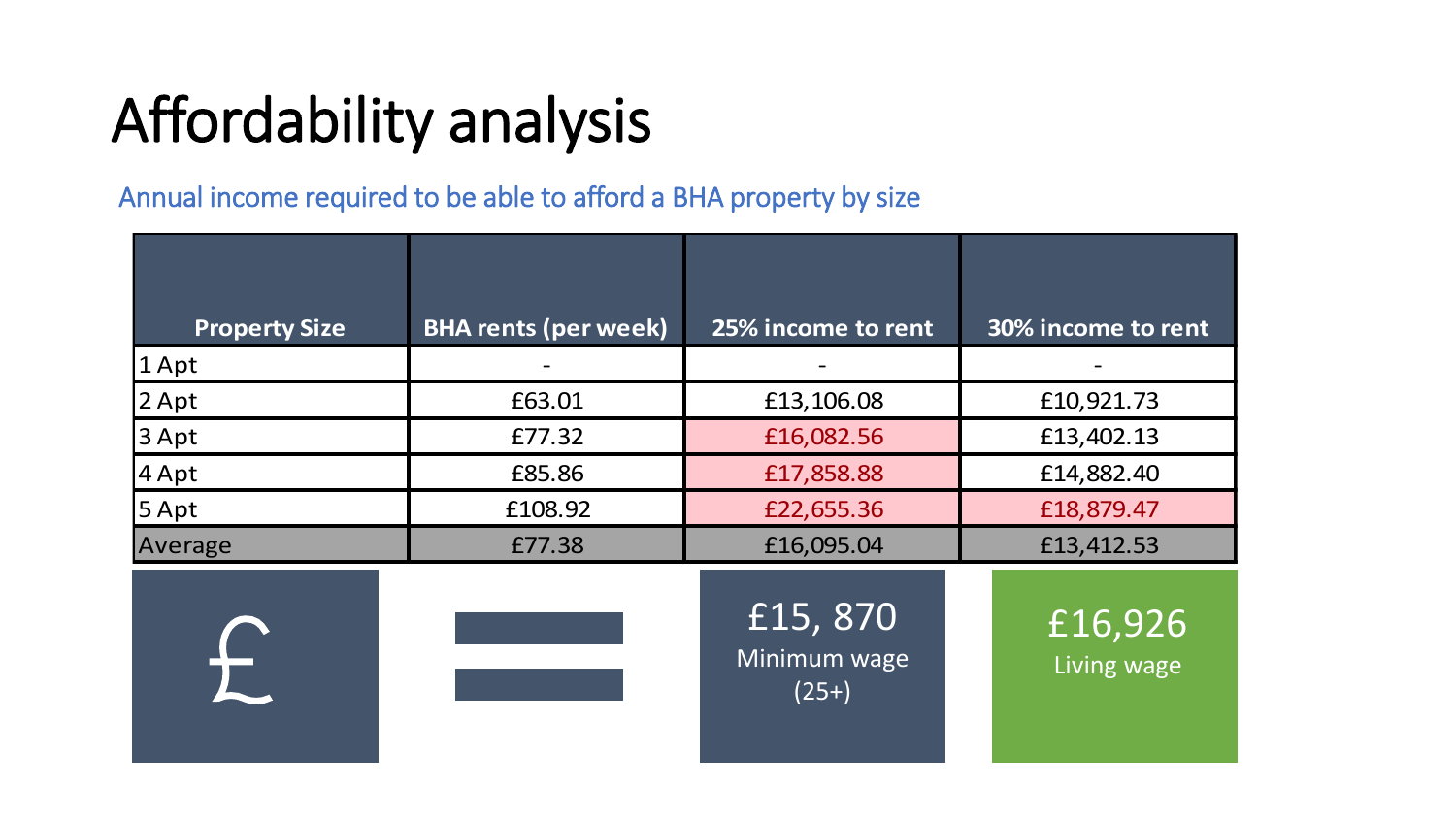#### Income to Rent Ratios

**Annual Survey of Hours and Earnings, Office for National Statistics (2019)**



£25,916 Median income in Glasgow City

£29,900 Mean income in Glasgow City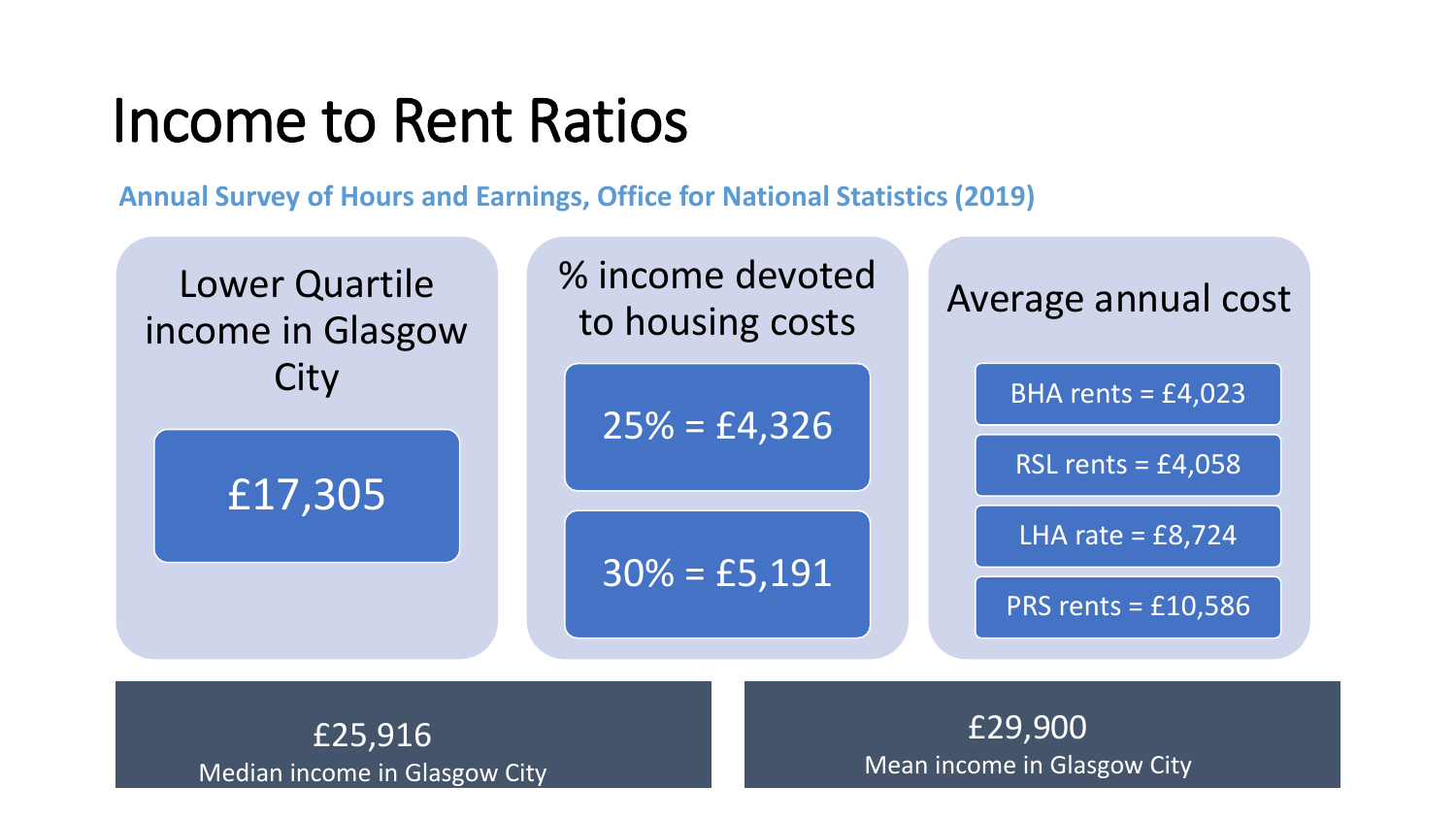#### **Income scenarios: typical earnings & benefits for household profiles**



BHA Rents

63.01

77.32

85.86

108.92